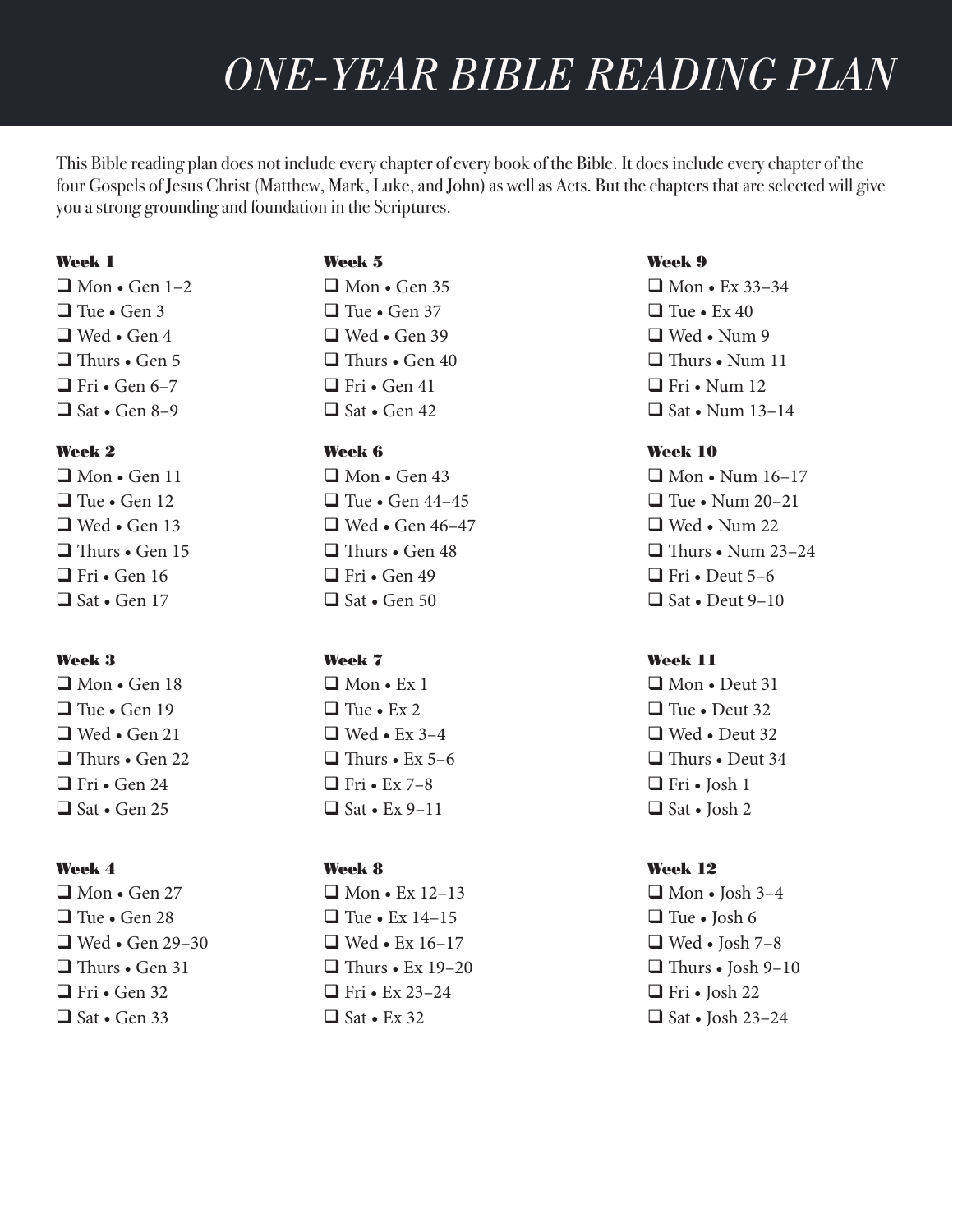#### Week 13

 $\Box$  Mon • Jgs 1–2  $\Box$  Tue • Jgs 4–5  $\Box$  Wed • Jgs 6–7  $\Box$  Thurs • Jgs 13–14  $\Box$  Fri • Jgs 15–16  $\Box$  Sat • Ruth 1

# Week 14

 $\Box$  Mon • Ruth 2  $\Box$  Tue • Ruth 3  $\Box$  Wed • Ruth 4  $\Box$  Thurs • 1 Sam 1–2  $\Box$  Fri • 1 Sam 3–4  $\Box$  Sat • 1 Sam 5–6

### Week 15

 $\Box$  Mon • 1 Sam 17  $\Box$  Tue • 1 Sam 18  $\Box$  Wed • 1 Sam 19  $\Box$  Thurs • 1 Sam 20  $\Box$  Fri • 1 Sam 23  $\Box$  Sat • 1 Sam 24

#### Week 16

 $\Box$  Mon • 1 Sam 17  $\Box$  Tue • 1 Sam 18 **□ Wed • 1 Sam 19**  $\Box$  Thurs • 1 Sam 20  $\Box$  Fri • 1 Sam 23  $\Box$  Sat • 1 Sam 24

# Week 17

 $\Box$  Mon • 1 Sam 26  $\Box$  Tue • 1 Sam 31  $\Box$  Wed • 2 Sam 5–6  $\Box$  Thurs • 2 Sam 7  $\Box$  Fri • 2 Sam 11–12  $\Box$  Sat • 2 Sam 15–16

#### Week 18

 $\Box$  Mon • 2 Sam 17–18  $\Box$  Tue • 2 Sam 22  $\Box$  Wed • 1 Kgs 1  $\Box$  Thurs • 1 Kgs 3  $\Box$  Fri • 1 Kgs 8  $\Box$  Sat • 1 Kgs 11

## Week 19

 $\Box$  Mon • 1 Kgs 12–13  $\Box$  Tue • 1 Kgs 17  $\Box$  Wed • 1 Kgs 18  $\Box$  Thurs • 1 Kgs 19  $\Box$  Fri • 1 Kgs 21  $\Box$  Sat • 1 Kgs 22

### Week 20

 $\Box$  Mon • 2 Kgs 2  $\Box$  Tue • 2 Kgs 4  $\Box$  Wed • 2 Kgs 5  $\Box$  Thurs • 2 Kgs 6  $\Box$  Fri • 2 Kgs 17  $\Box$  Sat • 2 Kgs 18–19

## Week 21

 $\Box$  Mon • 2 Kgs 22–23  $\Box$  Tue • 2 Kgs 24–25  $\Box$  Wed • Ezra 1  $\Box$  Thurs • Ezra 3  $\Box$  Fri • Ezra 4  $\Box$  Sat • Ezra 5–6

# Week 22

 $\Box$  Mon • Neh 1–2  $\Box$  Tue • Neh 3–4  $\Box$  Wed • Neh 5–6  $\Box$  Thurs • Esth 2  $\Box$  Fri • Esth 3  $\Box$  Sat • Esth 4

#### Week 23

 $\Box$  Mon • Esth 5  $\Box$  Tue • Esth 6  $\Box$  Wed • Esth 7–8  $\Box$  Thurs • Job 1  $\Box$  Fri • Job 2  $\Box$  Sat • Job 19

# Week 24

 $\Box$  Mon • Job 38-39  $\Box$  Tue • Job 40–41  $\Box$  Wed • Job 42  $\Box$  Thurs • Ps 1–3  $\Box$  Fri • Ps 8; 11; 14  $\Box$  Sat • Ps 16; 18

# Week 25

 $\Box$  Mon • Ps 22–23  $\Box$  Tue • Ps 32; 34  $\Box$  Wed • Ps 46; 51  $\Box$  Thurs • Ps 95–96  $\Box$  Fri • Ps 98; 100  $\Box$  Sat • Ps 103–104

### Week 26

 $\Box$  Mon • Ps 118  $\Box$  Tue • Ps 121; 130  $\Box$  Wed • Ps 139  $\Box$  Thurs • Is 6–7  $\Box$  Fri • Is 9; 11  $\Box$  Sat • Is 40

# Week 27

 $\Box$  Mon • Is 42  $\Box$  Tue • Is 52–53  $\Box$  Wed • Is 55  $\Box$  Thurs • Jer 23  $\Box$  Fri • Eze 1–3  $\Box$  Sat • Eze 33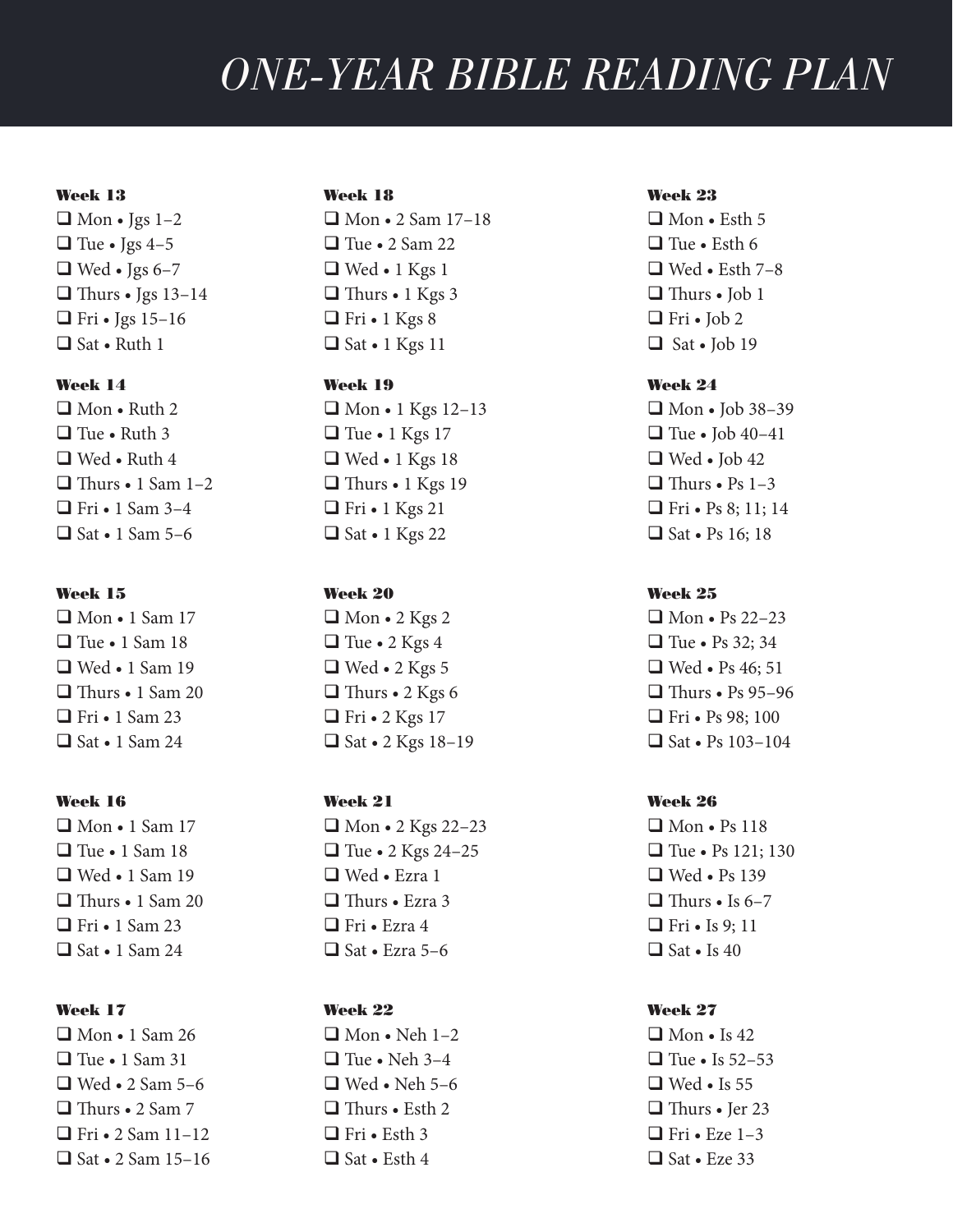#### Week 28

 $\Box$  Mon • Eze 37  $\Box$  Tue • Dan 1  $\Box$  Wed • Dan 2  $\Box$  Thurs • Dan 3  $\Box$  Fri • Dan 6  $\Box$  Sat • Hos 11–12

# Week 29

 $\Box$  Mon • Jonah 1–2  $\Box$  Tue • Jonah 3–4  $\Box$  Wed • Mic 4–5  $\Box$  Thurs • Hag 1–2  $\Box$  Fri • Zech 9; 12  $\Box$  Sat • Mal 3–4

### Week 30

 $\Box$  Mon • Mt 1  $\Box$  Tue • Mt 2  $\Box$  Wed • Mt 3  $\Box$  Thurs • Mt 4  $\Box$  Fri • Mt 5  $\Box$  Sat • Mt 6

#### Week 31

 $\Box$  Mon • Mt 7  $\Box$  Tue • Mt 8  $\Box$  Wed • Mt 9  $\Box$  Thurs • Mt 10  $\Box$  Fri • Mt 11  $\Box$  Sat • Mt 12

# Week 32

 $\Box$  Mon • Mt 13  $\Box$  Tue • Mt 14  $\Box$  Wed • Mt 15  $\Box$  Thurs • Mt 16  $\Box$  Fri • Mt 17  $\Box$  Sat • Mt 18

#### Week 33

 $\Box$  Mon • Mt 19  $\Box$  Tue • Mt 20  $\Box$  Wed • Mt 21  $\Box$  Thurs • Mt 22  $\Box$  Fri • Mt 23  $\Box$  Sat • Mt 24

# Week 34

 $\Box$  Mon • Mt 25  $\Box$  Tue • Mt 26  $\Box$  Wed • Mt 27  $\Box$  Thurs • Mt 28  $\Box$  Fri • Mk 1  $\Box$  Sat • Mk 2

### Week 35

 $\Box$  Mon • Mk 3  $\Box$  Tue • Mk 4  $\Box$  Wed • Mk 5  $\Box$  Thurs • Mk 6  $\Box$  Fri • Mk 7  $\Box$  Sat • Mk 8

### Week 36

 $\Box$  Mon • Mk 9  $\Box$  Tue • Mk 10  $\Box$  Wed • Mk 11  $\Box$  Thurs • Mk 12  $\Box$  Fri • Mk 13  $\Box$  Sat • Mk 14

# Week 37

 $\Box$  Mon • Mk 15  $\Box$  Tue • Mk 16  $\Box$  Wed • Lk 1  $\Box$  Thurs • Lk 2  $\Box$  Fri • Lk 3  $\Box$  Sat • Lk 4

#### Week 38

 $\Box$  Mon • Lk 5  $\Box$  Tue • Lk 6  $\Box$  Wed • Lk 7  $\Box$  Thurs • Lk 8  $\Box$  Fri • Lk 9  $\Box$  Sat • Lk 10

# Week 39

 $\Box$  Mon • Lk 11  $\Box$  Tue • Lk 12  $\Box$  Wed • Lk 13  $\Box$  Thurs • Lk 14  $\Box$  Fri • Lk 15  $\Box$  Sat • Lk 16

# Week 40

 $\Box$  Mon • Lk 17  $\Box$  Tue • Lk 18  $\Box$  Wed • Lk 19  $\Box$  Thurs • Lk 20  $\Box$  Fri • Lk 21  $\Box$  Sat • Lk 22

### Week 41

 $\Box$  Mon • Lk 23  $\Box$  Tue • Lk 24  $\Box$  Wed • In 1  $\Box$  Thurs • In 2  $\Box$  Fri • In 3  $\Box$  Sat • Jn 4

# Week 42

 $\Box$  Mon • Jn 5  $\Box$  Tue • In 6  $\Box$  Wed • Jn 7  $\Box$  Thurs • Jn 8  $\Box$  Fri • Jn 9  $\Box$  Sat • Jn 10